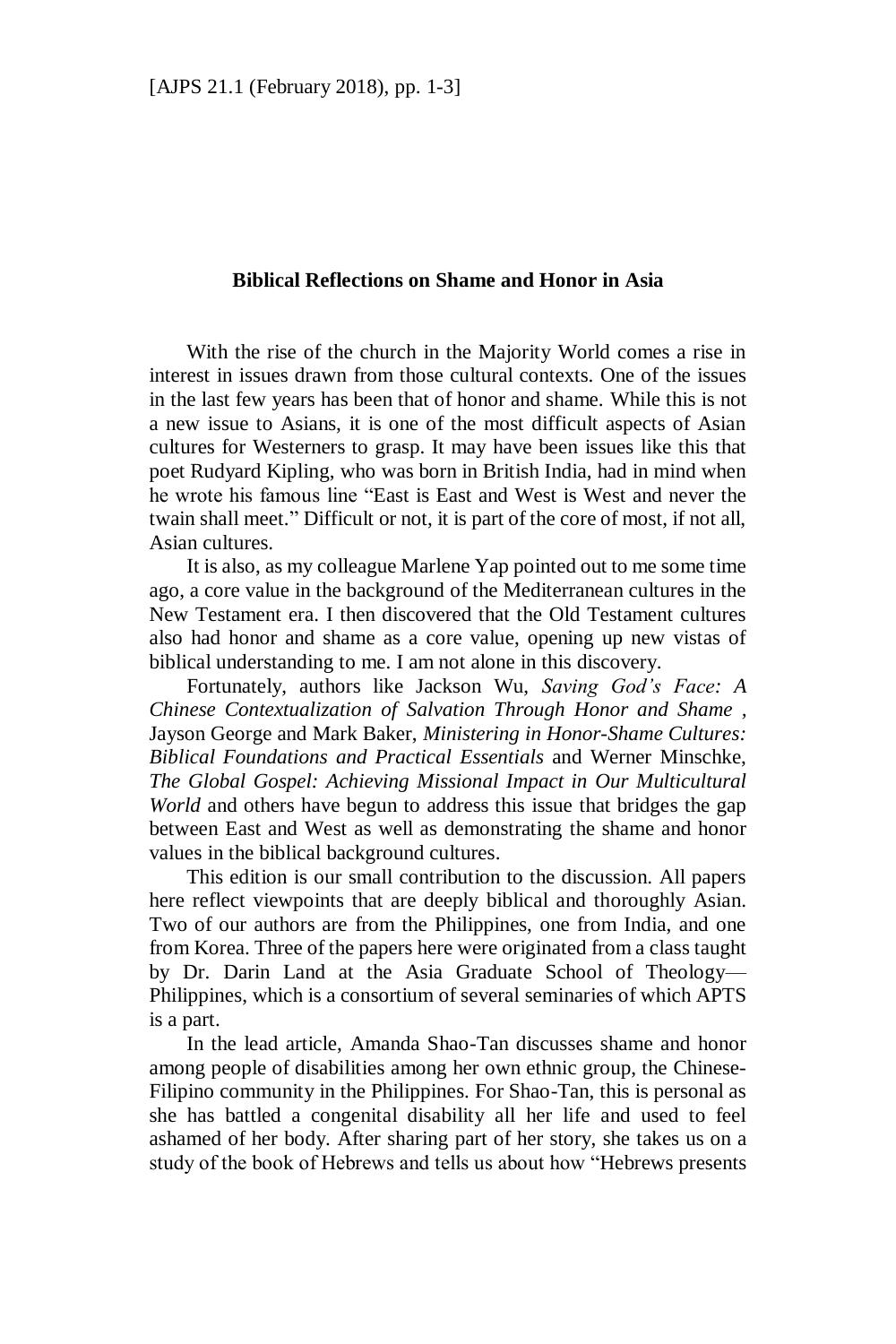an empathetic and empowering Jesus who is worthy of emulation in his responses to shame." Amanda has learned well from Jesus and borne her disability with dignity and grace. I have seen her at various functions over the last several years and I have never heard her complain and she always has a kind word and a warm smile. She is one of my many heroes.

In the article that follows Marlene Yap, who is also a Chinese-Filipino, explores the cross and the resurrection through the prism of honor and shame. Rooting the events of the day in the Graeco-Roman culture of the times, she notes that Mediterranean cultures practiced a number of "status degradation rituals," which included crucifixion. She then goes into detail about how shameful death on a cross was and how Christ willingly endured the shame, which God turned into honor (Phil. 2:6-11). In accepting Christ, we too, must accept the shame that comes from our sin. But in Christ, however, we are now honored, sitting with him in heavenly places (Eph. 2:6-7). Yap demonstrates that not only did Christ die for our sins, he also died for our shame and his death also put to rest the stigma that comes with shame and elevated us to positions of honor in Christ.

Im Seok (David) Kang then follows with an article whose theme is similar to Yap's. Kang, however, also roots his theme deep in his Korean culture by exploring the meaning of the of the *hyeonchung* ceremony to honor the dead—specifically those who have died in service to others. He then proceeds to connect this to Jesus' call to "do this in remembrance of me." (I Cor. 11:23). In doing so, he explains how Jesus redefined his culture's understanding of shame and honor in light of the values of the Kingdom of God. Finally, he introduces the Korean concept of honor, *bakgolnanmang*, and explains how Koreans could understand Jesus' concept of honor within their own culture.

In Kang's second article, he explores the concept of friendship in the book of Job, a concept which, he believes, is central to the book. While shame and honor are not specifically mentioned in the paper, the concepts are implied because he focuses on the idea of loyalty within friendship. This loyalty is an integral part of shame and honor. Job's friends repeatedly failed the friendship test and shamed Job with their comments. In the final analysis, however, God intervenes and, after confronting Job with his ignorance and hearing his plea for forgiveness, restores Job's honor in Job 42:7-17. God also restored Job's friendships with those who had dishonored him.

Finally, Balu Savarikannu, from India, contributes an excellent paper on shame and honor through a threefold reading of Lamentations 1. First, it explores some characteristics of the Mediterranean culture as well as honor-shame references in the Old Testament in general. Second, it gives a close reading of Lamentations 1 through the perspective of